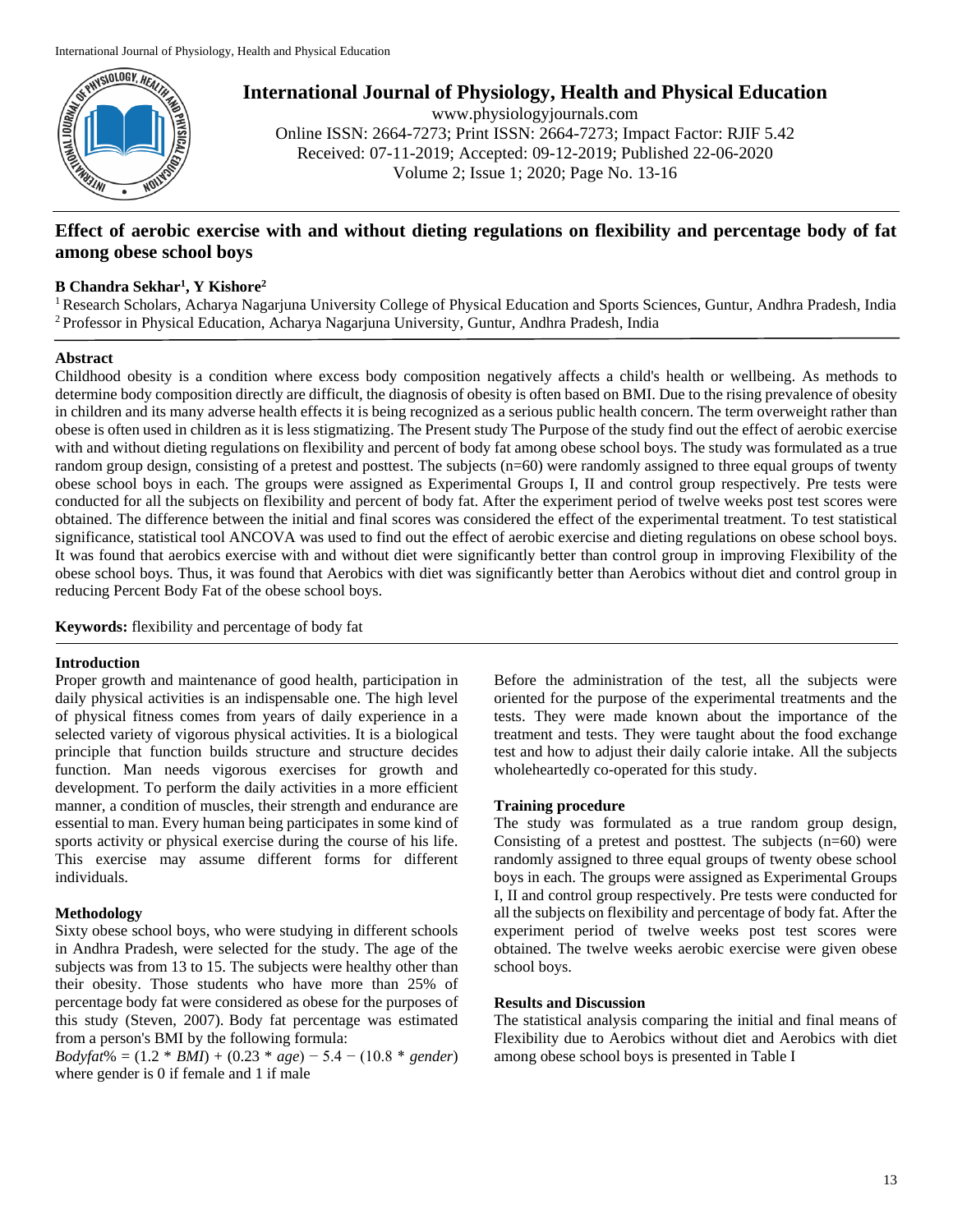|                                | <b>Aerobics without diet</b> | <b>Aerobics with</b><br>diet |      | Control Group Source of Variance | Sum of<br><b>Squares</b> | Df                  | Mean<br><b>Squares</b> | <b>Obtained</b> |
|--------------------------------|------------------------------|------------------------------|------|----------------------------------|--------------------------|---------------------|------------------------|-----------------|
| Pre Test Mean                  | 7.80                         | 8.15                         | 8.30 | Between                          | 2.63                     | ◠<br>$\overline{ }$ | 1.32                   | 0.20            |
|                                |                              |                              |      | Within                           | 373.95                   | 57                  | 6.56                   |                 |
| Post Test Mean                 | 11.00                        | 12.15                        | 8.95 | Between                          | 105.10                   |                     | 52.55                  | $7.17*$         |
|                                |                              |                              |      | Within                           | 417.50                   | 57                  | 7.32                   |                 |
| <b>Adjusted Post Test Mean</b> | 11.25                        | 12.09                        | 8.76 | Between                          | 119.76                   | ◠                   | 59.88                  | 25.78*          |
|                                |                              |                              |      | Within                           | 130.07                   | 56                  | 2.32                   |                 |
| Mean Diff                      | 3.20                         | 4.00                         | 0.65 |                                  |                          |                     |                        |                 |

**Table 1:** Ancova Results on Effect of Aerobics without Diet and Aerobics With Diet Compared With Controls On Flexibility

Required Table F-ratio at 0.05 level of confidence for 2 and 57 (df) =3.16, 2 and 56 (df) =3.16.

As shown in Table I, the obtained pretest means on flexibility on Aerobics without diet group was 7.80, Aerobics with diet group was 8.15 was and control group was 8.30. The obtained pretest F value was 0.20 and the required table F value was 3.16, which proved that there was no significant difference among initial scores of the subjects. The obtained posttest means on Flexibility on Aerobics without diet group was 11.00, Aerobics with diet group was 12.15 was and control group was 8.95. The obtained posttest F value was 7.17 and the required table F value was 3.16, which

proved that there was significant difference among post test scores of the subjects. Taking into consideration of the pretest means and posttest means adjusted posttest means were determined and analysis of covariance was done and the obtained F value 25.78 was greater than the required value of 3.16 and hence it was accepted that there was significant differences among the treated groups. Since significant differences were recorded, the results were subjected to post hoc analysis using Scheffe's Confidence Interval test. The results were presented in Table II

**Table 2:** Multiple Comparisons of Paired Adjusted Means and Scheffe's Confidence Interval Test Results On Flexibility

| <b>Means</b>                       |                                 |               |                        |              |  |
|------------------------------------|---------------------------------|---------------|------------------------|--------------|--|
| <b>Aerobics without diet Group</b> | <b>Aerobics with diet Group</b> | Control Group | <b>Mean Difference</b> | Required C I |  |
| 1.75                               | 12.09                           |               | $-0.843$               | 1.210        |  |
| $\gamma$                           |                                 | 8.76          | 2.488*                 | 1.210        |  |
|                                    | 12.09                           | 8.76          | 3.332*                 | 1.210        |  |

The post hoc analysis of obtained ordered adjusted means proved that there was significant differences existed between Aerobics without diet group and control group (MD: 2.488). There was significant difference between Aerobics with diet group and control group (MD: 3.332).

There was no significant difference between treatment groups, namely, Aerobics without diet group and Aerobics with diet group. (MD: 0.843).The ordered adjusted means were presented through bar diagram for better understanding of the results of this study in Figure I.



**Fig 1:** Bar Diagram Showing Pre Test, Post Test and Ordered Adjusted Means on Flexibility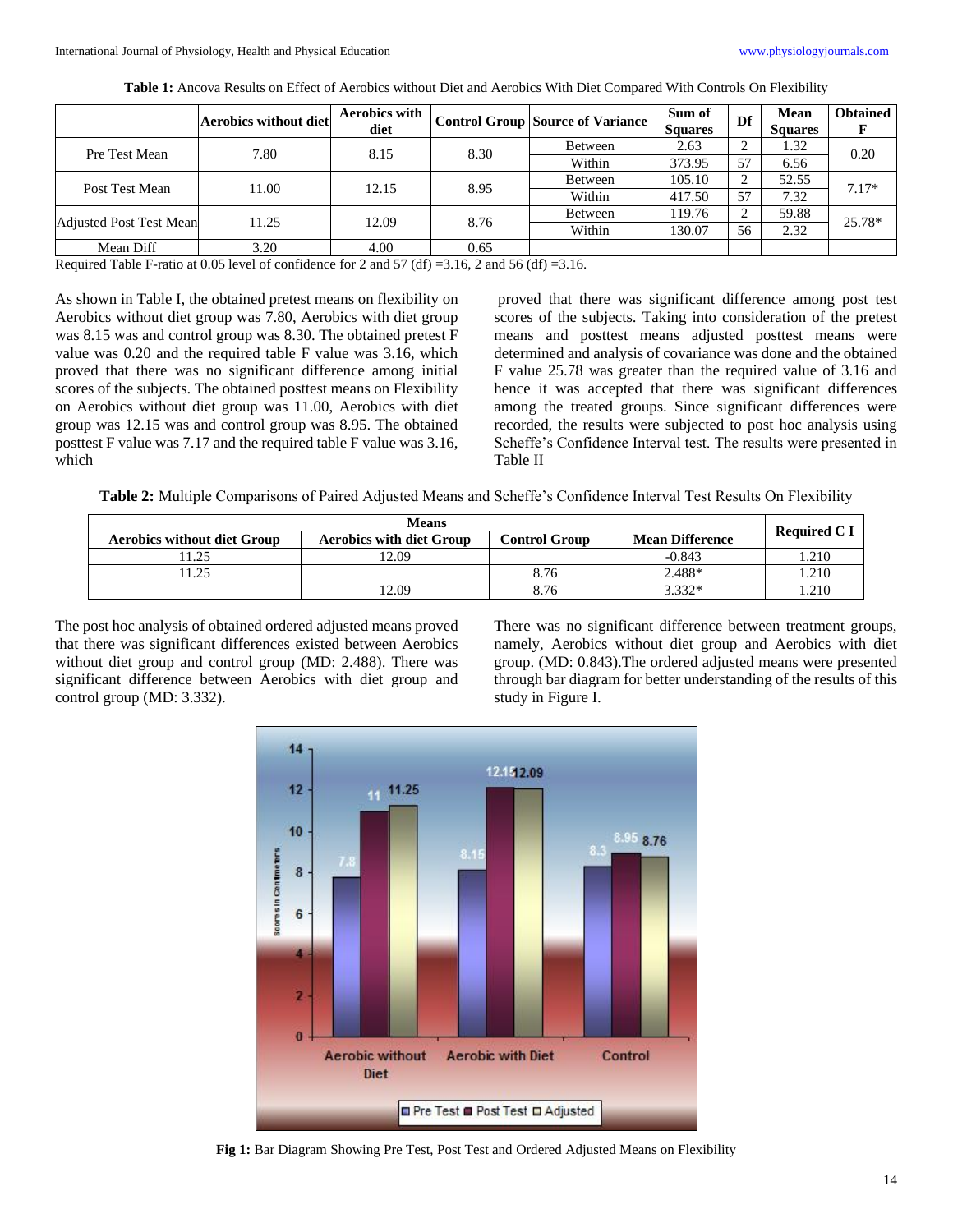In order to find out the effect of Aerobics without diet and Aerobics with diet on Flexibility the obtained pre and posttest means were subjected to ANCOVA and post hoc analysis through Scheffe's confidence interval test. The effect of Aerobics without diet and Aerobics with diet on Flexibility is presented in Table III. The analysis of covariance proved that there was significant difference between the experimental group and control group as the obtained F value 25.78 was greater than the required table F value to be significant at 0.05 level.Since significant F value was obtained, the results were further subjected to post hoc analysis and the results presented in Table IV proved that there was significant difference between Aerobics without diet group and

control group (MD: 2.488) and Aerobics with diet group and control group (MD: 3.332). Comparing between the treatment groups, it was found that there was no significant difference between Aerobics without diet and Aerobics with diet group among obese school boys. Thus, it was found that aerobic exercise with diet was found to be better than aerobic exercise without diet. However, this difference was not significance. Hence, it was found that aerobics exercise with and without diet were significantly better than control group in improving Flexibility of the obese school boys.

The statistical analysis comparing the initial and final means of Percent Body Fat due to Aerobics without diet and Aerobics with diet among obese school boys is presented in Table III

|                                | <b>Aerobics Without Diet</b> | <b>Aerobics with Diet</b> | Control group | Source of<br><b>Variance</b> | Sum of<br><b>Squares</b> | Df | Mean<br><b>Squares</b> | <b>Obtained</b> |
|--------------------------------|------------------------------|---------------------------|---------------|------------------------------|--------------------------|----|------------------------|-----------------|
| Pre Test Mean                  | 26.74                        | 26.75                     | 26.57         | Between                      | 0.41                     |    | 0.21                   | 0.21            |
|                                |                              |                           |               | Within                       | 56.60                    | 57 | 0.99                   |                 |
| Post Test Mean                 | 25.46                        | 24.71                     | 26.37         | Between                      | 27.82                    | ⌒  | 13.91                  | $12.21*$        |
|                                |                              |                           |               | Within                       | 64.92                    | 57 | 1.14                   |                 |
| <b>Adjusted Post Test Mean</b> | 25.41                        | 24.65                     | 26.48         | Between                      | 33.51                    | ◠  | 16.75                  | $46.75*$        |
|                                |                              |                           |               | Within                       | 20.07                    | 56 | 0.36                   |                 |
| Mean Diff                      | $-1.28$                      | $-2.04$                   | $-0.19$       |                              |                          |    |                        |                 |

**Table 3:** Ancova Results on Effect of Aerobics without Diet and Aerobics with Diet Compared With Controls On Percent Body Fat

Required Table Value F-ratio at 0.05 level of confidence for 2 and 57 (df) =3.16, 2 and 56 (df) 3.16.

As shown in Table II, the obtained pretest means on Percentage of Body Fat on Aerobics without diet group was 26.74, Aerobics with diet group was 26.75 was and control group was 26.57. The obtained pretest F value was 0.21 and the required table F value was 3.16, which proved that there was no significant difference among initial scores of the subjects.The obtained posttest means on Percent Body Fat on Aerobics without diet group was 25.46, Aerobics with diet group was 24.71 was and control group was 26.37. The obtained posttest F value was 12.21 and the required table F value was 3.16,

which proved that there was significant difference among post test scores of the subjects. Taking into consideration of the pretest means and posttest means adjusted posttest means were determined and analysis of covariance was done and the obtained F value 46.75 was greater than the required value of 3.16 and hence it was accepted that there was significant differences among the treated groups. Since significant differences were recorded, the results were subjected to post hoc analysis using Scheffe's Confidence Interval test. The results were presented in Table IV

**Table 4:** Multiple Comparisons of Paired Adjusted Means and Scheffe's Confidence Interval Test Results on Percentage of Body Fat

| <b>MEANS</b>                       |                                 |                      |                        |               |  |  |
|------------------------------------|---------------------------------|----------------------|------------------------|---------------|--|--|
| <b>Aerobics without diet Group</b> | <b>Aerobics with diet Group</b> | <b>Control Group</b> | <b>Mean Difference</b> | Required. C I |  |  |
| 25.41                              | 24.65                           |                      | $0.761*$               | 0.475         |  |  |
| 25.41                              |                                 | 26.48                | $.067*$                | 0.475         |  |  |
|                                    | 24.65                           | 26.48                | $.828*$                | 0.475         |  |  |

The post hoc analysis of obtained ordered adjusted means proved that there was significant differences existed between Aerobics without diet group and control group (MD: -1.067). There was significant difference between Aerobics with diet group and control group (MD: -1.828).

There was significant difference between treatment groups, namely, Aerobics without diet group and Aerobics with diet group. (MD: 0.761). The ordered adjusted means were presented through bar diagram for better understanding of the results of this study in Figure II.